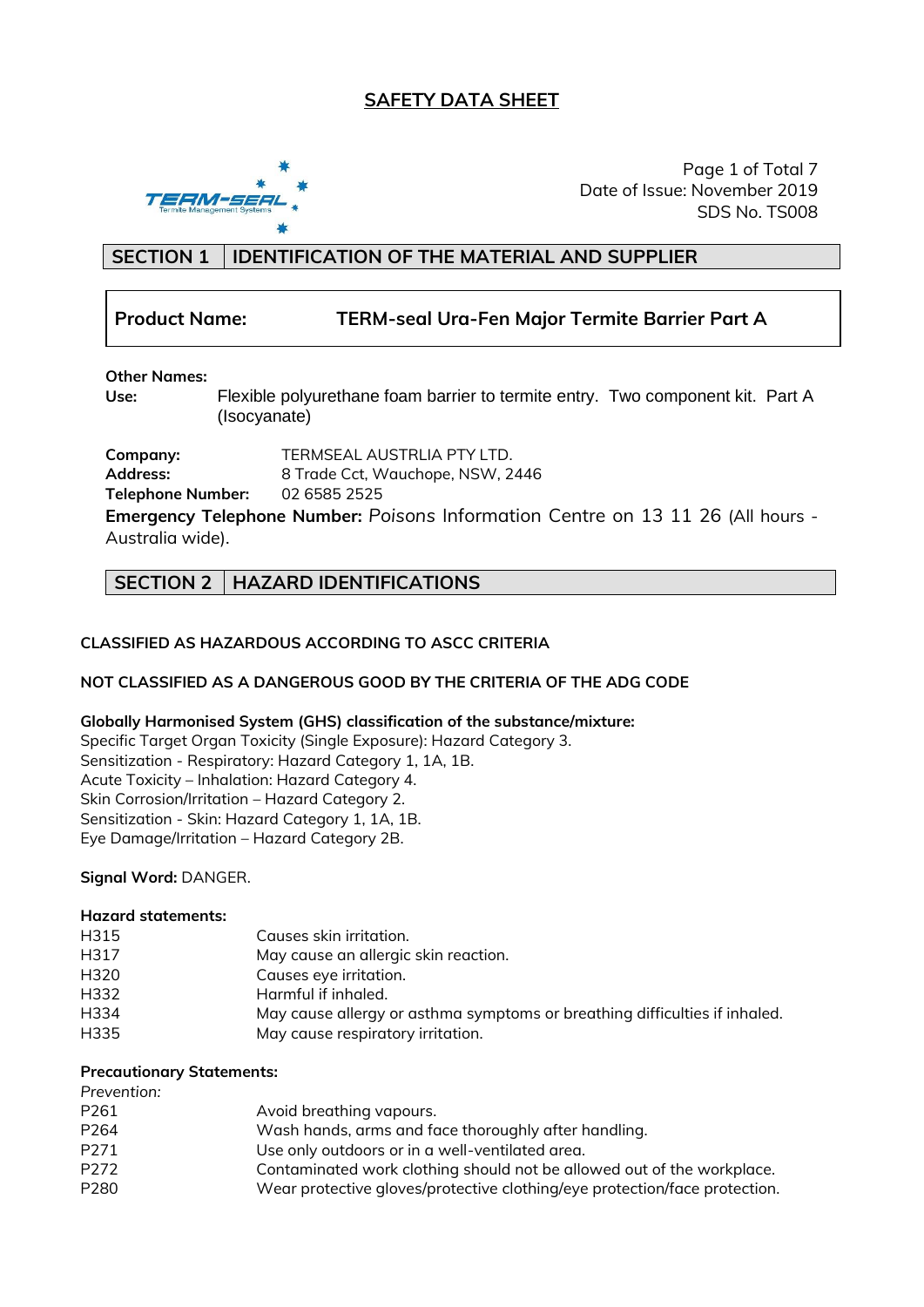**Product Name: TERM-seal Ura-Fen Major Termite Barrier Part A**

| Prevention (Continued):<br>P285                                                                                                                                       | In case of inadequate ventilation wear respiratory protection.                                                                                                                                                                                                                                                                                                                                                                                                                                                                  |                            |                 |
|-----------------------------------------------------------------------------------------------------------------------------------------------------------------------|---------------------------------------------------------------------------------------------------------------------------------------------------------------------------------------------------------------------------------------------------------------------------------------------------------------------------------------------------------------------------------------------------------------------------------------------------------------------------------------------------------------------------------|----------------------------|-----------------|
| Response:<br>$P302 + P352$<br>$P304 + P340$<br>comfortable for breathing.                                                                                             | IF ON SKIN: Wash with plenty of soap and water.<br>IF INHALED: Remove victim to fresh air and keep at rest in a position                                                                                                                                                                                                                                                                                                                                                                                                        |                            |                 |
| $P304 + P341$                                                                                                                                                         | IF INHALED: If breathing is difficult, remove victim to fresh air and keep at rest                                                                                                                                                                                                                                                                                                                                                                                                                                              |                            |                 |
| in a position comfortable for breathing.<br>P305 + P351 + P338<br>P312<br>P321<br>$P332 + P313$<br>$P333 + P313$<br>P337 + P313<br>$P342 + P311$<br>doctor/physician. | IF IN EYES: Rinse cautiously with water for several minutes. Remove contact<br>lenses, if present and easy to do. Continue rinsing.<br>Call a POISON CENTER or doctor/physician if you feel unwell.<br>Specific treatment see Safety Directions on product label.<br>If skin irritation occurs: Get medical advice/attention.<br>If skin irritation or rash occurs: Get medical advice/attention.<br>If eye irritation persists: Get medical advice/attention.<br>If experiencing respiratory symptoms: Call a POISON CENTER or |                            |                 |
| P362<br>P363                                                                                                                                                          | Take off contaminated clothing and Wash before reuse.<br>Wash contaminated clothing before reuse.                                                                                                                                                                                                                                                                                                                                                                                                                               |                            |                 |
| Storage:<br>$P403 + P233$<br>P405                                                                                                                                     | Store in a well-ventilated place. Keep container tightly closed.<br>Store locked up.                                                                                                                                                                                                                                                                                                                                                                                                                                            |                            |                 |
| Disposal:<br>P501                                                                                                                                                     | Dispose of contents/container in accordance with national regulations.                                                                                                                                                                                                                                                                                                                                                                                                                                                          |                            |                 |
| <b>Pictograms:</b>                                                                                                                                                    |                                                                                                                                                                                                                                                                                                                                                                                                                                                                                                                                 |                            |                 |
| <b>SECTION 3</b>                                                                                                                                                      | <b>COMPOSITION/INFORMATION ON INGREDIENTS</b>                                                                                                                                                                                                                                                                                                                                                                                                                                                                                   |                            |                 |
| Ingredient<br>homologues                                                                                                                                              | 4,4'-Diphenylmethane diisocyanate (MDI) isomers and                                                                                                                                                                                                                                                                                                                                                                                                                                                                             | <b>CAS No.</b><br>101-68-8 | Content<br>>60% |

# **SECTION 4 FIRST AID MEASURES**

| Eye               | Hold eyes open and flush immediately with large amounts of water.<br>Obtain immediate medical attention.                                                                                                       |
|-------------------|----------------------------------------------------------------------------------------------------------------------------------------------------------------------------------------------------------------|
| <b>Inhalation</b> | If breathing difficulty is experienced increase ventilation or move exposed<br>person to fresh air. If necessary, provide oxygen or artificial respiration by<br>trained personnel and seek medical attention. |
| Ingestion         | If swallowed, do not induce vomiting. Seek immediate medical attention.<br>Rinse mouth with water (do not swallow). Give nothing by mouth.                                                                     |

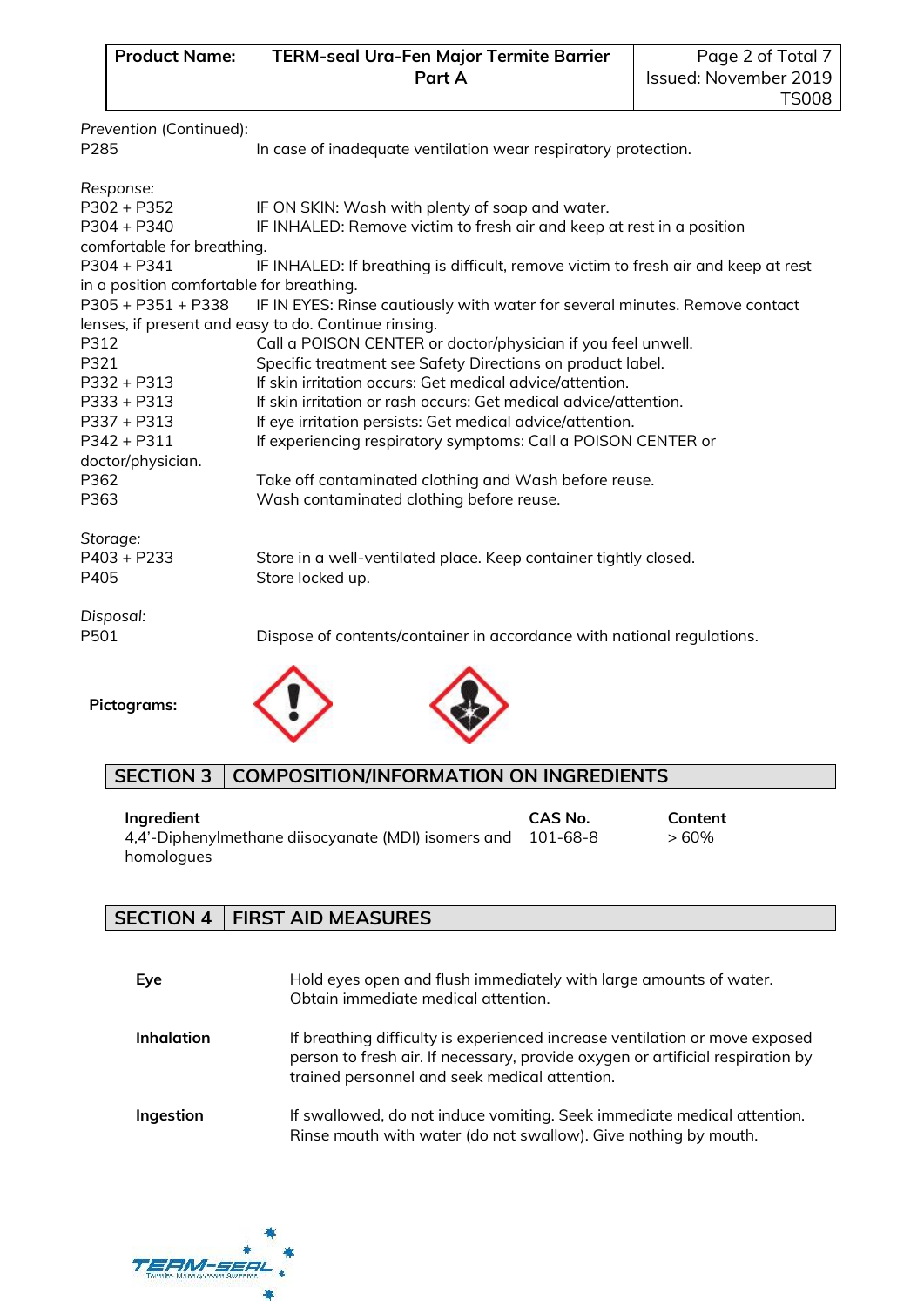| <b>Product Name:</b> | <b>TERM-seal Ura-Fen Major Termite Barrier</b> | Page 3 of Total 7     |
|----------------------|------------------------------------------------|-----------------------|
|                      | Part A                                         | Issued: November 2019 |
|                      |                                                | TS008                 |

| <b>Advice to Doctor</b> | Treat symptomatically. May cause respiratory sensitisation or asthma-<br>like symptoms. Bronchodilators, expectorants, and anti-tussives may be<br>of help. Excessive exposure may aggravate pre-existing asthma and<br>other respiratory disorders (e.g. emphysema, bronchitis, reactive airway<br>dysfunction syndrome). Treat bronchospasm with inhaled beta 2 agonist<br>and oral or parenteral corticosteroids. Respiratory symptoms, including<br>pulmonary oedema, may be delayed. Persons receiving significant<br>exposure should be observed for 24-48 hours for signs of respiratory<br>distress. Maintain adequate ventilation and oxygenation of the patient.<br>Although cholinesterase depression has been reported with this material,<br>it is not of benefit in determining exposure and need not be considered in<br>the treatment of persons exposed to the material. Treatment of exposure |
|-------------------------|-----------------------------------------------------------------------------------------------------------------------------------------------------------------------------------------------------------------------------------------------------------------------------------------------------------------------------------------------------------------------------------------------------------------------------------------------------------------------------------------------------------------------------------------------------------------------------------------------------------------------------------------------------------------------------------------------------------------------------------------------------------------------------------------------------------------------------------------------------------------------------------------------------------------|
|                         | should be directed at the control of symptoms and the clinical condition of<br>the patient.                                                                                                                                                                                                                                                                                                                                                                                                                                                                                                                                                                                                                                                                                                                                                                                                                     |

#### **In case of poisoning, contact Poisons Information Centre Tel: 13 11 26.**

### **SECTION 5 FIRE FIGHTING MEASURES**

| Flammability        | C2 Combustible liquid.                                             |
|---------------------|--------------------------------------------------------------------|
| <b>Fire and</b>     | Decomposes on heating emitting toxic fumes including oxides of     |
| <b>Explosion</b>    | carbon and nitrogen, and hydrogen cyanide. During a fire, smoke    |
|                     | may contain the original material in addition to combustion        |
|                     | products of varying composition which may be toxic and/or          |
|                     | irritating. Contamination of isocyanates with water could lead to  |
|                     | dangerous pressure inside closed containers by generation of       |
|                     | carbon dioxide. Containers may burst if overheated.                |
| Extinguishing       | Use carbon dioxide; dry chemical; protein-based foam; or alcohol-  |
| Media               | resistant foam. If water is to be used, it must be sprayed only in |
|                     | large quantities (see Section 10 - Stability and Reactivity).      |
| <b>Hazchem Code</b> | None allocated.                                                    |

### **SECTION 6 ACCIDENTAL RELEASE MEASURES**

**Spillage** Minor Spill: Avoid contact with spilled material. Remove non-emergency personnel from area. Keep upwind of spill. Ventilate area. Use appropriate personal protective equipment (refer to Section 8 - Exposure Controls / Personal Protection). Contain liquid to prevent contamination of soil, surface water or ground water. Prevent spilled material from entering, sewers or drains. Contain and cover the spillage with decontaminant, wet earth or wet sand and leave to react for at least 30 minutes. Collect material in suitable and properly labelled open-top containers and remove for further decontamination if necessary.

> DO NOT place in sealed container. Prolonged contact with water results in a chemical reaction, which may result in rupture of the container due to generation of carbon dioxide gas. Remove to a well ventilated area. Clean up floor areas. Wash area well with water. Decontaminant solution: sodium carbonate 5-10%; liquid detergent 0.2-2%; water to 100%

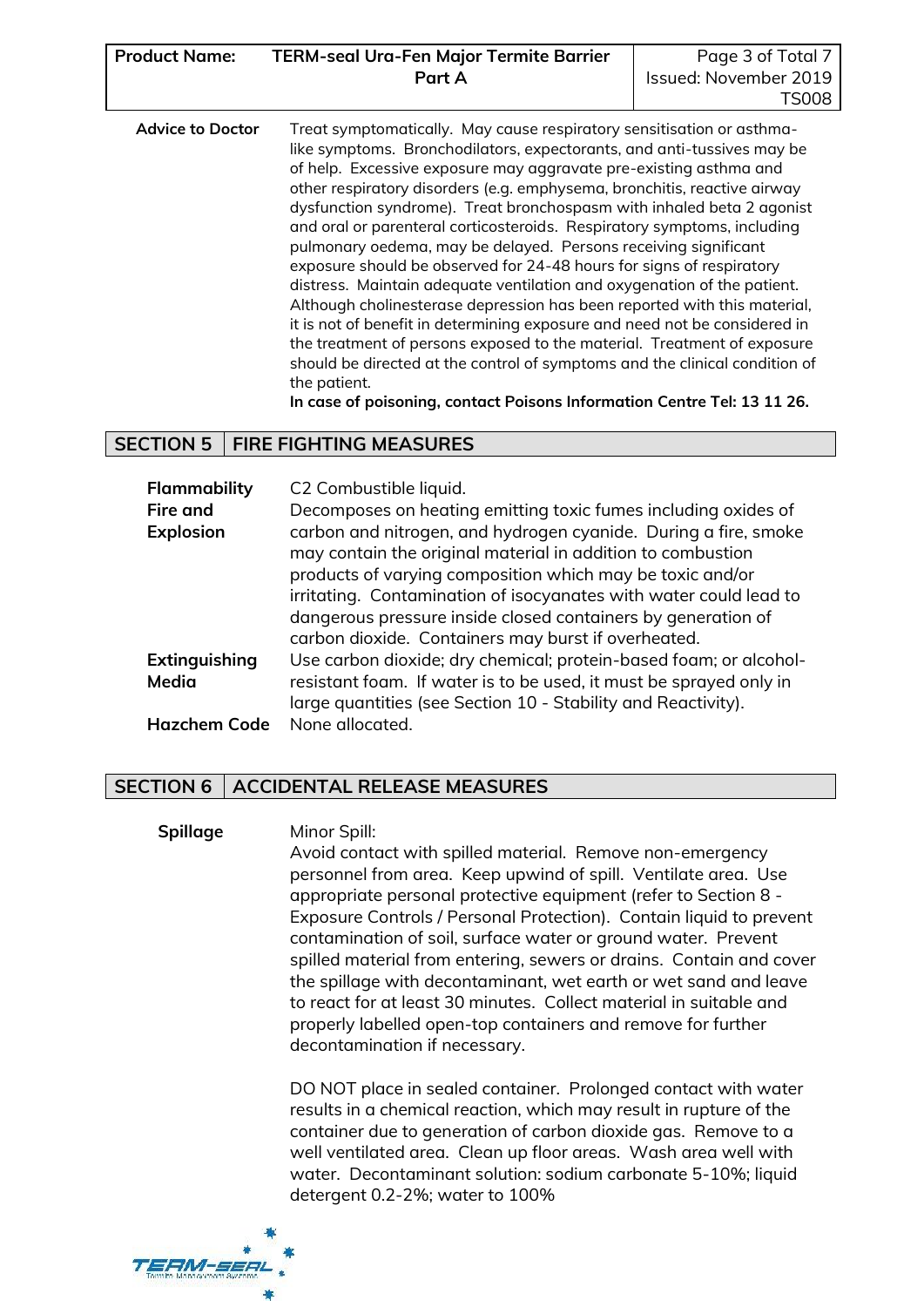## **SECTION 7 HANDLING AND STORAGE**

| Storage  | Keep product away from moisture at all times. Keep containers closed         |
|----------|------------------------------------------------------------------------------|
|          | when not in use. Store in a dry, cool place out of direct sunlight. Storage  |
|          | above 33°C will shorten the shelf life. Protect from freezing. Storage below |
|          | 13°C may affect foam quality if chemicals are not warmed to room             |
|          | temperature before using.                                                    |
| Handling | Use in a well-ventilated area. Avoid all skin and eye contact. Read the      |
|          | product label before use. Always wash hands before eating, smoking or        |

# **SECTION 8 EXPOSURE CONTROLS / PERSONAL PROTECTION**

using the toilet.

| <b>Exposure</b><br><b>Standards</b> | No exposure standards have been established for this product; however,<br>the following exposure standards have been assigned by NOHSC to the<br>following components of the product:<br>Diphenylmethane diisocyanate (MDI) Isomers and Homologues (as -NCO):<br>[TWA] 0.02 mg/m <sup>3</sup> ; [STEL] 0.07 mg/m <sup>3</sup>                                                                                                                                                                                                                                                                                                                                                                                                                                                                                                                                                                                                                                                                                                                                                                                                                   |
|-------------------------------------|-------------------------------------------------------------------------------------------------------------------------------------------------------------------------------------------------------------------------------------------------------------------------------------------------------------------------------------------------------------------------------------------------------------------------------------------------------------------------------------------------------------------------------------------------------------------------------------------------------------------------------------------------------------------------------------------------------------------------------------------------------------------------------------------------------------------------------------------------------------------------------------------------------------------------------------------------------------------------------------------------------------------------------------------------------------------------------------------------------------------------------------------------|
| <b>Biological Limits</b>            | None allocated                                                                                                                                                                                                                                                                                                                                                                                                                                                                                                                                                                                                                                                                                                                                                                                                                                                                                                                                                                                                                                                                                                                                  |
| Engineering                         | Natural ventilation is adequate under normal conditions of use. If the                                                                                                                                                                                                                                                                                                                                                                                                                                                                                                                                                                                                                                                                                                                                                                                                                                                                                                                                                                                                                                                                          |
| <b>Controls</b>                     | product is used in confined spaces, use exhaust ventilation and ensure the<br>air flow is away from the person handling the product. Keep containers<br>closed when not in use.                                                                                                                                                                                                                                                                                                                                                                                                                                                                                                                                                                                                                                                                                                                                                                                                                                                                                                                                                                 |
| <b>PPE</b>                          | CLOTHING: Wear suitable protective clothing to prevent skin contact -<br>overalls, boots, and apron. Suitable materials include butyl rubber,<br>neoprene, nitrile/butadiene rubber, laminated polyethylene.<br>GLOVES: Wear chemical-resistant gloves to prevent skin contact.<br>Preferred glove barrier materials include butyl rubber, chlorinated<br>polyethylene, polyethylene, or ethyl vinyl alcohol laminate (EVAL).<br>Acceptable glove barrier materials include natural rubber (latex), neoprene,<br>NBR, PVC or viton.<br>EYES: Wear safety glasses with side shields, chemical goggles or face<br>shield.<br>RESPIRATORY PROTECTION: Avoid<br>breathing vapours/gases.<br>Atmospheric levels should be maintained below the exposure standard.<br>When atmospheric levels may exceed the exposure standard, use an<br>approved air-purifying respirator equipped with an organic vapour sorbent<br>and a particulate filter. For situations where the atmospheric levels may<br>exceed the level for which an air-purifying respirator is effective, use a<br>positive pressure air-supplying respirator (airline or SCBA). Avoid |
|                                     | breathing gases. Use respirators in accordance with AS/NZS1715/1716.<br>When gases exceed the exposure standards use a supplied air respirator<br>in accordance with AS/NZS1715.                                                                                                                                                                                                                                                                                                                                                                                                                                                                                                                                                                                                                                                                                                                                                                                                                                                                                                                                                                |

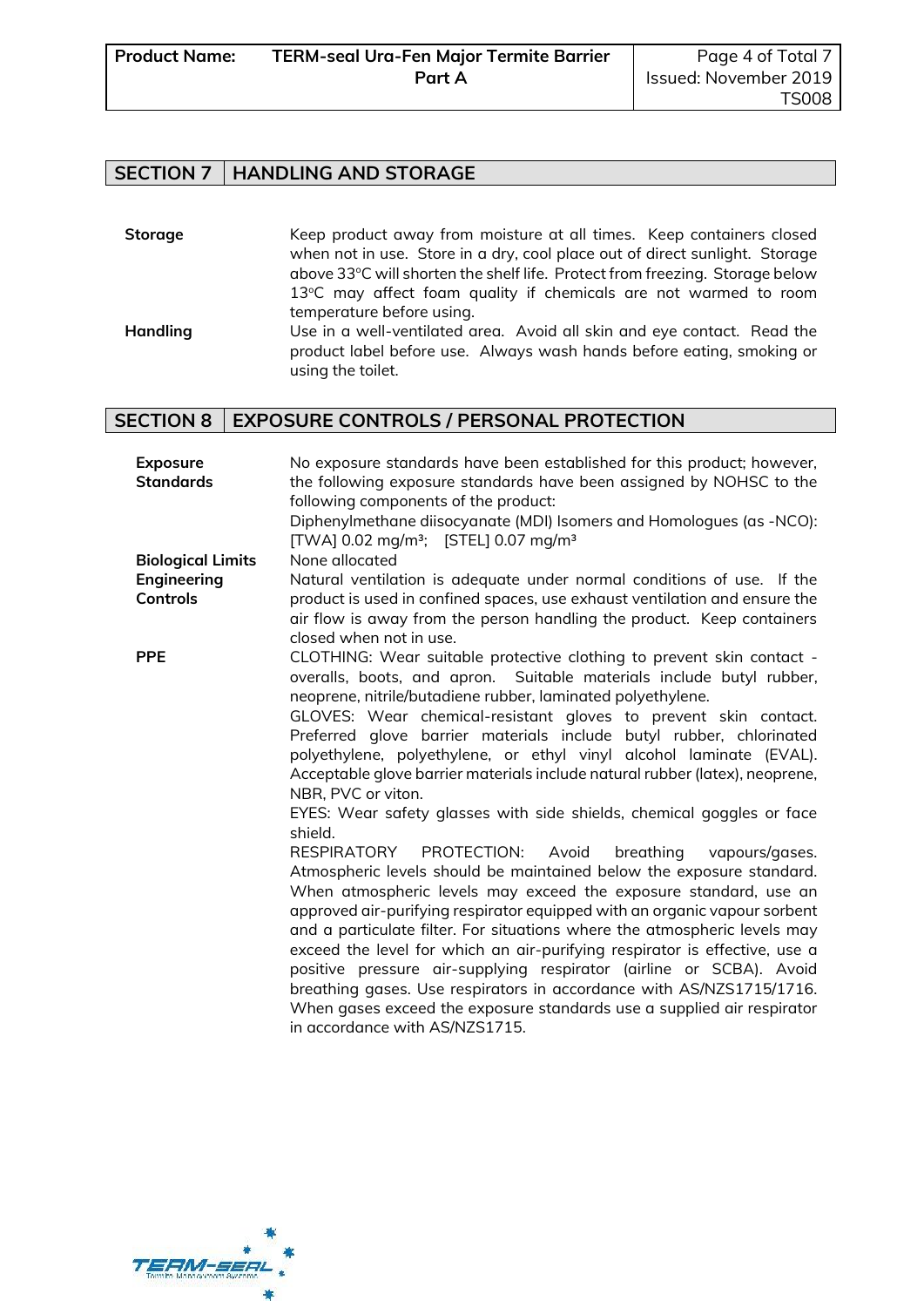## **SECTION 9 PHYSICAL AND CHEMICAL PROPERTIES**

| Appearance              | Dark amber, viscous<br>liquid           | <b>Evaporation Rate</b>      | Not applicable   |
|-------------------------|-----------------------------------------|------------------------------|------------------|
| Odour                   | Characteristic                          | Solubility (water)           | Not soluble      |
| pH (neat)               | Not applicable                          | % Volatiles                  | Not determined   |
| <b>Vapour Pressure</b>  | < $0.00001$ mmHq $@$<br>$20^{\circ}$ C. | Flammability                 | Combustible      |
| <b>Vapour Density</b>   | Not applicable                          | <b>Flash Point</b>           | $>200^{\circ}$ C |
| <b>Boiling Point</b>    | $>200^{\circ}$ C                        | <b>Upper Explosion Limit</b> | Not applicable   |
| <b>Specific Gravity</b> | 1.2 approx                              | <b>Lower Explosion Limit</b> | Not applicable   |

## **SECTION 10 STABILITY AND REACTIVITY**

| <b>Chemical Stability</b><br><b>Conditions to Avoid</b> | Stable under normal conditions of use.<br>High temperatures will raise the pressure in the containers which may<br>lead to rupturing.                                                                                                                                                                                                                                                                                                                                                                                                                                                                                                                                                                                                                                                                                                                                                                                             |
|---------------------------------------------------------|-----------------------------------------------------------------------------------------------------------------------------------------------------------------------------------------------------------------------------------------------------------------------------------------------------------------------------------------------------------------------------------------------------------------------------------------------------------------------------------------------------------------------------------------------------------------------------------------------------------------------------------------------------------------------------------------------------------------------------------------------------------------------------------------------------------------------------------------------------------------------------------------------------------------------------------|
| <b>Material to Avoid</b>                                | Acids, alcohols, amines, bases, strong oxidising agents, water,<br>galvanised metals, and copper and its alloys                                                                                                                                                                                                                                                                                                                                                                                                                                                                                                                                                                                                                                                                                                                                                                                                                   |
| Decomposition                                           | May give off toxic fumes of carbon monoxide, carbon dioxide and<br>hydrogen cyanide when heated to decomposition.                                                                                                                                                                                                                                                                                                                                                                                                                                                                                                                                                                                                                                                                                                                                                                                                                 |
| <b>Hazardous Reactions</b>                              | Product reacts with water liberating carbon dioxide which can lead to<br>excessive pressure in closed containers and may form insoluble solids<br>that block pipes, valves, etc. Hazardous polymerisation can occur. It<br>is catalysed by strong bases and water. Can react at temperatures<br>above 160°C. Products based on diisocyanates react with many<br>materials such as bases, ammonia, primary and secondary amines,<br>alcohols, water and acids generating heat. The reaction becomes<br>progressively more vigorous and can be violent at higher<br>temperatures if the miscibility of reaction partners is good, or is<br>supported by stirring or the presence of solvents. Products based on<br>diisocyanates are insoluble in, and denser than, water and sink to the<br>bottom, but react slowly at the interface. A solid water-insoluble<br>layer of polyurea is formed and carbon dioxide gas is liberated. |

## **SECTION 11 TOXICOLOGICAL INFORMATION**

| Health<br><b>Summary</b> | <b>Hazard</b> No adverse health effects expected if this product is handled in<br>accordance with this Safety Data Sheet and the product label.                                                                                                                                                                                                                                                               |
|--------------------------|---------------------------------------------------------------------------------------------------------------------------------------------------------------------------------------------------------------------------------------------------------------------------------------------------------------------------------------------------------------------------------------------------------------|
| Eye                      | May be irritating to eyes. MDI contact can cause physical damage due<br>to adhesive character                                                                                                                                                                                                                                                                                                                 |
| <b>Inhalation</b>        | Harmful if inhaled. Vapour and aerosol can cause severe irritation of<br>the upper respiratory tract including burning sensation in nose and<br>throat. High levels of exposure may cause inflammation of lung tissue<br>and fluid in the lungs. In hypersensitive individuals very low<br>concentrations may lead to asthma-like symptoms. Effects may be<br>delayed. May cause sensitisation by inhalation. |

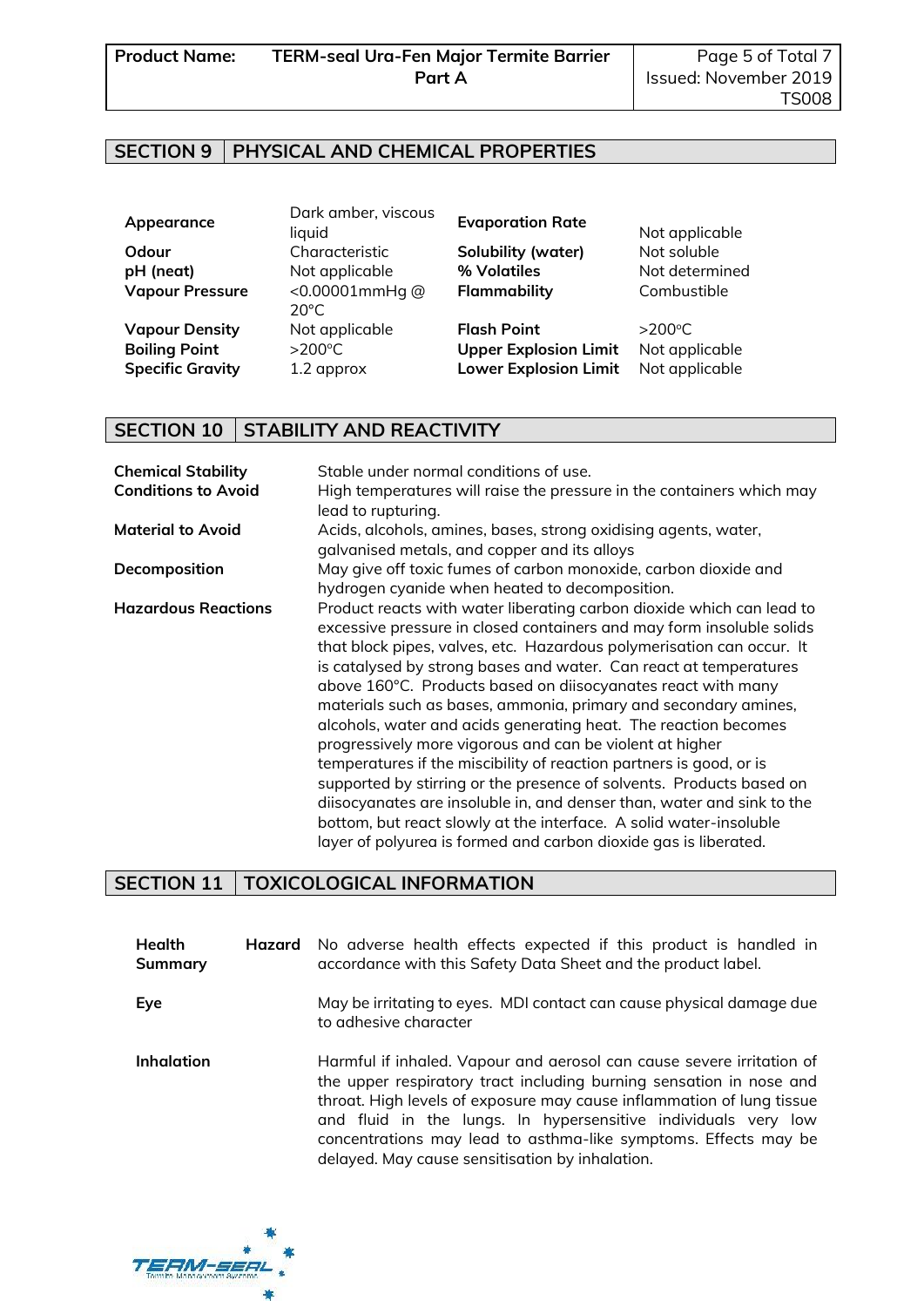| <b>Product Name:</b> | <b>TERM-seal Ura-Fen Major Termite Barrier</b><br>Part A                                                                                                                                                                                                                                                                                                                          | Page 6 of Total 7<br>Issued: November 2019<br><b>TS008</b> |  |  |  |
|----------------------|-----------------------------------------------------------------------------------------------------------------------------------------------------------------------------------------------------------------------------------------------------------------------------------------------------------------------------------------------------------------------------------|------------------------------------------------------------|--|--|--|
| <b>Skin</b>          | May cause slight to moderate irritation. May stain skin. May cause<br>sensitisation by skin contact. Animal studies suggest skin contact may<br>play a role in respiratory sensitisation.                                                                                                                                                                                         |                                                            |  |  |  |
| Ingestion            | Not a likely route of exposure. May cause irritation of mucous<br>membranes in the mouth and digestive tract.                                                                                                                                                                                                                                                                     |                                                            |  |  |  |
| <b>Toxicity Data</b> | $LD_{50}$ (oral, rat) >2000mg/kg;<br>$LD_{50}$ (dermal, rabbit) >2000mg/kg);<br>LC <sub>50</sub> (inhalation, rat, 4 hr) = 490mg/m <sup>3</sup> (experimentally produced<br>aerosol with an aerodynamic diameter <5µm).<br>No evidence of teratogenicity. Industrial experience in humans has not<br>shown any links between NDI-based products and the development of<br>cancer. |                                                            |  |  |  |

# **SECTION 12 ECOLOGICAL INFORMATION**

| Ecotoxicity                      | The measured ecotoxicity is that of the hydrolysed product generally<br>under conditions maximising production of soluble species. Material<br>is not expected to be toxic to aquatic organisms on an acute basis<br>(LC $_{50}/EC_{50}$ >100mg/L for the most sensitive species). LC $_{50}$ >1000mg/kg<br>for earthworm (Eisenia foetida). |
|----------------------------------|----------------------------------------------------------------------------------------------------------------------------------------------------------------------------------------------------------------------------------------------------------------------------------------------------------------------------------------------|
| <b>Mobility</b>                  | In the aquatic and terrestrial environment, movement is limited by the<br>reactivity of the product with water which results in formation of<br>predominantly insoluble polyureas. No appreciable volatilisation from<br>water to air is expected.                                                                                           |
| Persistence and<br>degradability | In the aquatic and terrestrial environment, the product reacts with<br>water to form predominantly insoluble polyureas which appear to be<br>stable. In the atmospheric environment material is expected to have<br>a short half life based on calculations and by analogy with related<br>diisocyanates.                                    |

# **SECTION 13 DISPOSAL CONSIDERATIONS**

| <b>Waste Disposal</b> | Do not allow product to enter sewers, drains, natural waterways or the<br>ground. The preferred waste management option for unused material is<br>to send to an approved recycler or incinerator. The same waste<br>management options are recommended for contaminated material,<br>although additional evaluation may be required. |
|-----------------------|--------------------------------------------------------------------------------------------------------------------------------------------------------------------------------------------------------------------------------------------------------------------------------------------------------------------------------------|
| Legislation           | Dispose of in accordance with relevant state, federal and/or local<br>legislation. Clean containers can be sent for recycling.                                                                                                                                                                                                       |